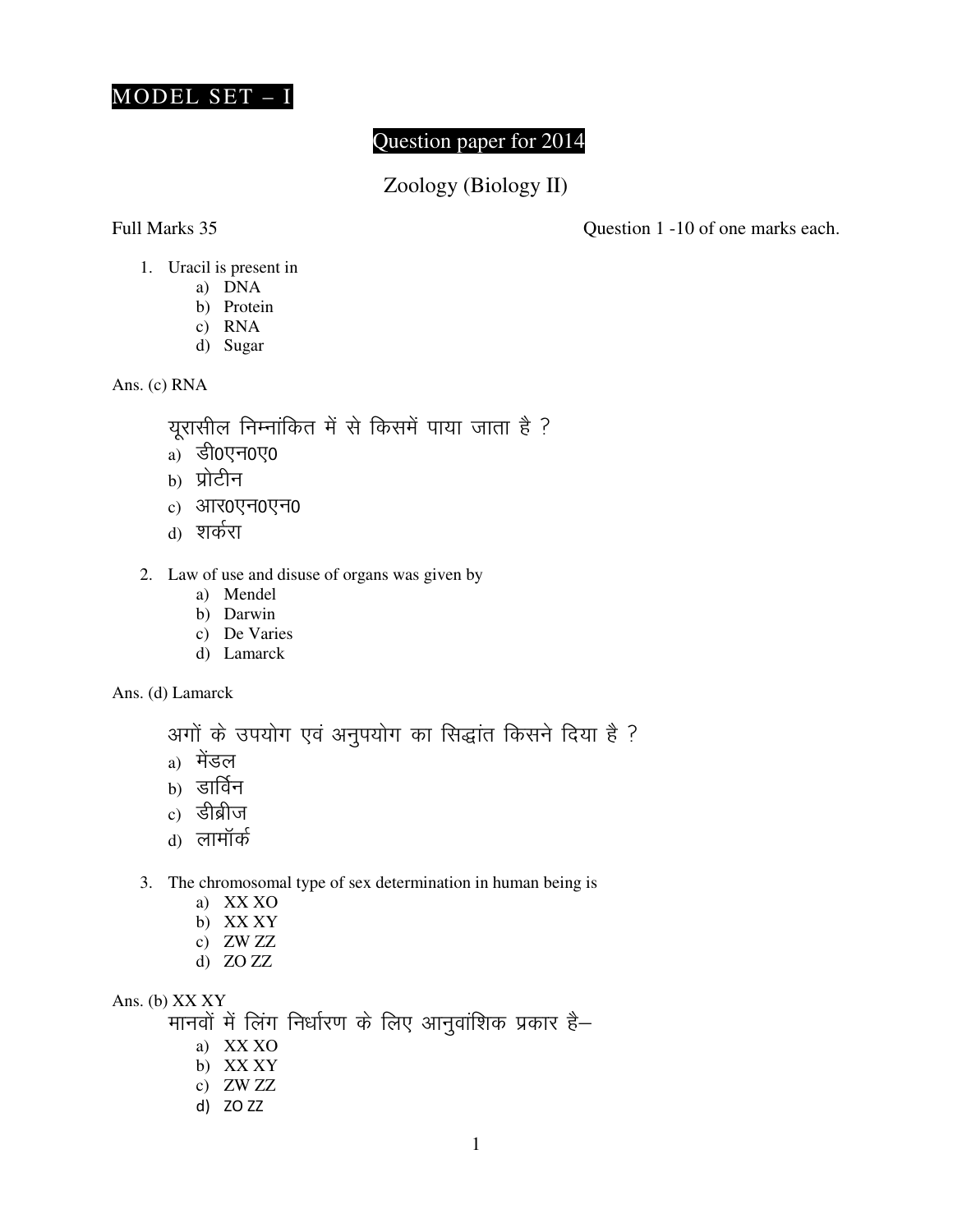- 4. Which of the following blood group in human beings were discovered by Landsteiner
	- a) A,B, AB and O system
	- b) Rh factor
	- c) Kell factor
	- d) Bombay factor

Ans. (a) A, B, AB and O system

मानवों में निम्नांकित में से कौन सा रक्त समुह का खोज लैण्डस्टेनर ने किया था ?

- a)  $A,B,$   $AB$  और  $O$  समूह
- b) Rh फेक्टर
- c) क्ले फेक्टर
- d) बॉम्बे फेक्टर
- 5. After ovulation the structure formed by rupture of graffian follicle is known as
	- a) Corpus luteum
	- b) Corpus albicans
	- c) Corpus callosum
	- d) Placenta

Ans. (a) Corpus luteum

अंडोत्सर्ग के पश्चात ग्राफी पुटक के फटने से जो संरचना बनती है, उसे क्या कहते हे?

- a) कारपस ल्युटियम / पीत पिंड
- $h$ ) कपिस एलंबिकेन्स
- c) कपिस कॉलोसम
- d) प्लैसेंटा / अपरा

6. Which of the following disease is diagnosed by WIDAL Test

- a) Malaria
- b) Typhoid
- c) Filariasis
- d) Ascariasis

Ans. (b) Typhoid

 $\tilde{h}$ मिम्नलिखित में कौन सी बीमारी की जाँच के लिये ''विडाल परीक्षण'' किया जाता है ?

- <sub>a)</sub> मलेरिया
- b) टायफाइड
- $c)$  फाइलेरिया
- <sub>d)</sub> एस्केरेसिस
- 7. Flow of energy in an ecosystem is
	- a) Unidirectional
	- b) Multidirectional
	- c) Bidirectional
	- d) Without direction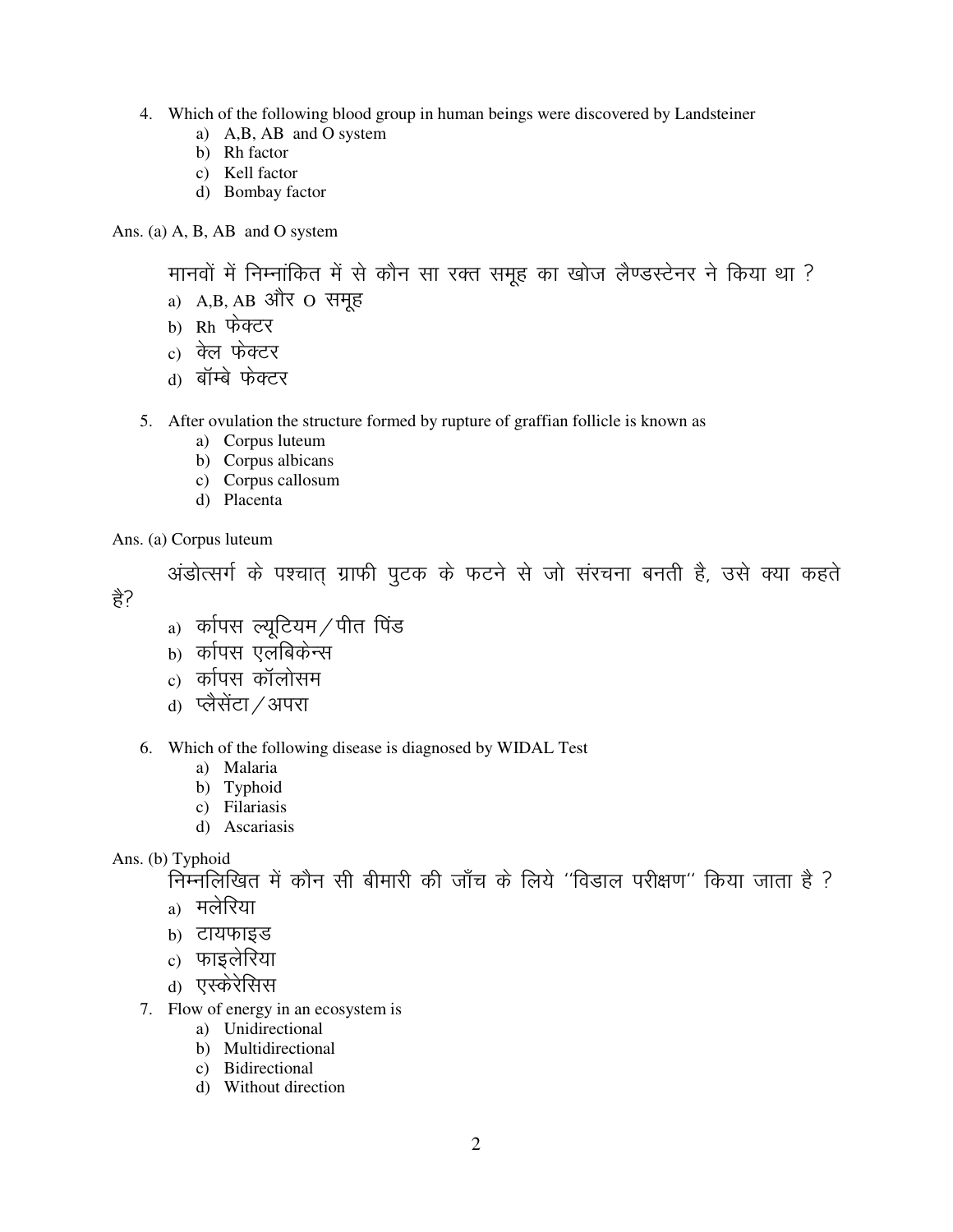Ans. (a) Unidirectional

- $\overline{a}$  ऊर्जा प्रवाह परितंत्र में होता है ?
- a) एक दिशा में
- $b)$  दोनों दिशाओं में
- $_{\rm c)}$  बहुदिशीय
- <sub>d)</sub> दिशाहीन
- 8. Which among the following is the State animal of Jharkhand
	- a) Cow
	- b) Tiger
	- c) Elephant
	- d) Lion

#### Ans. (c) Elephant

```
निम्नलिखित में कौन सा जानवार झारखण्ड राज्य का "राज्य पशु" है ?
```
- $a)$  गाय
- $h)$  बाघ
- c) हाथी
- 
- d) शेर
- 9. Which is the most polluted river of Jharkhand
	- a) Damodar river
	- b) Swarnrekha river
	- c) Koel river
	- d) Karo river

#### Ans. (a) Damodar

# झारखण्ड में निम्नलिखित में कौन सी नदी सबसे अधिक प्रदूषित है ?

- a) दामोदर नदी
- b) स्वर्ण रेखा नदी
- $c)$  कोयल नदी
- d) कारो नदी

### 10. Which of the following antibody is found in abundance in Colostrum (Mother milk)

- a) IgG
- b) IgM
- c) IgE
- d) IgA

### Ans. (d) IgA

 $\widetilde{R}$ म्नलिखित में कौन प्रतिरक्षी प्रथम स्तन्य या खीस में प्रचुरता से पाया जाता है ?

- a) IgG
- b) IgM
- c) IgE
- d) IgA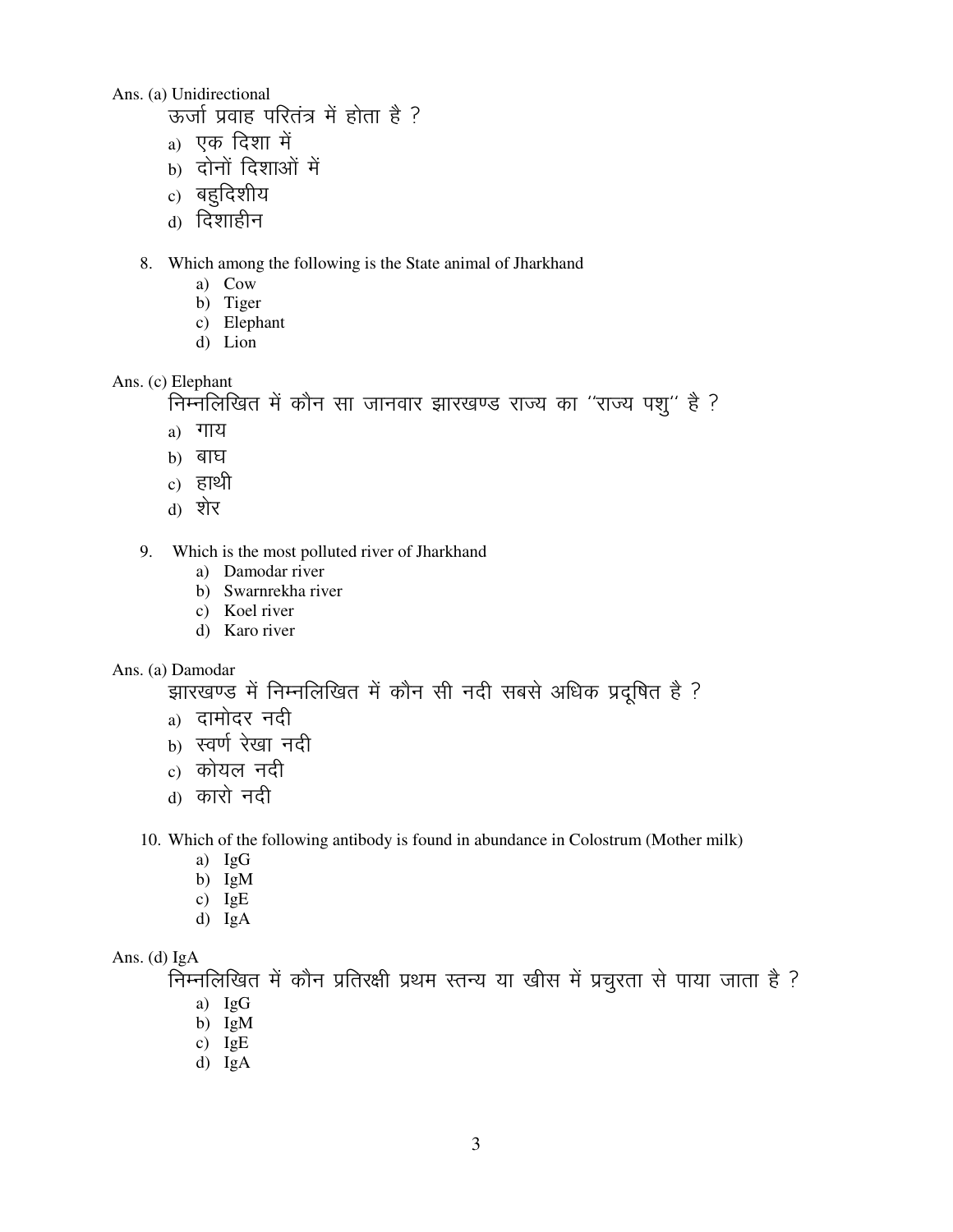### Question 11-13 carries 2 marks each  $2 X 3=6$ प्रश्न संख्या 11–13 के लिये दो अंक निर्धारित है। 11. Match the columns  $(\frac{1}{2} \times 4 = 2)$

रतम्भ 'अ' को स्तम्भ 'ब' से सही मिलान करें।

| Set A                | Set B           |  |  |
|----------------------|-----------------|--|--|
| <b>Testes</b>        | Oogenesis       |  |  |
| Ovary                | Spermatogenesis |  |  |
| Corpus luteum        | Spermatid       |  |  |
| Seminiferous tubules | Progesteron     |  |  |

Ans

| <b>Testes</b>        | Spermatogenesis |  |
|----------------------|-----------------|--|
| Ovary                | Oogenesis       |  |
| Corpus luteum        | Progesteron     |  |
| Seminiferous tubules | Spermatid       |  |

| स्तम्भ 'अ'           | स्तम्भ 'ब'   |  |  |
|----------------------|--------------|--|--|
| वृषण                 | अडजनन        |  |  |
| अडाशय                | शुक्रजनन     |  |  |
| पीत पिंड             |              |  |  |
| शुक्रजनक<br>नलिकायें | प्राजस्ट्रान |  |  |

12. Name two protozoan parasites that cause disease in human beings?

Ans. Malaria parasite (Plasmodium), Amoebic dysentery (Entomeba histolytica) मानव में रोग उत्पन्न करने वाले दो प्रोटोजोअन परजीवी का नाम लिखें।

**Or** 

Name the disease that is caused by oncogenic virus or proto oncogenes found in the human body

Ans. Cancer

हमारे शरीर में पाये जाने वाले अर्बुदीय विषाणु या आदिअर्बुद जीन से कौन सी बीमारी होती है ?

13. DNA is a \_\_\_\_\_\_\_\_\_\_\_ material came from the experiment of  $\_\_\_\_\_\_\_\_\_\_$  & (Hershey, Genetic, Chase)

Ans. Genetic, Hershey, Chase

के प्रयोग से प्राप्त हुआ। (हर्षे, आनुवांशिक, चेस)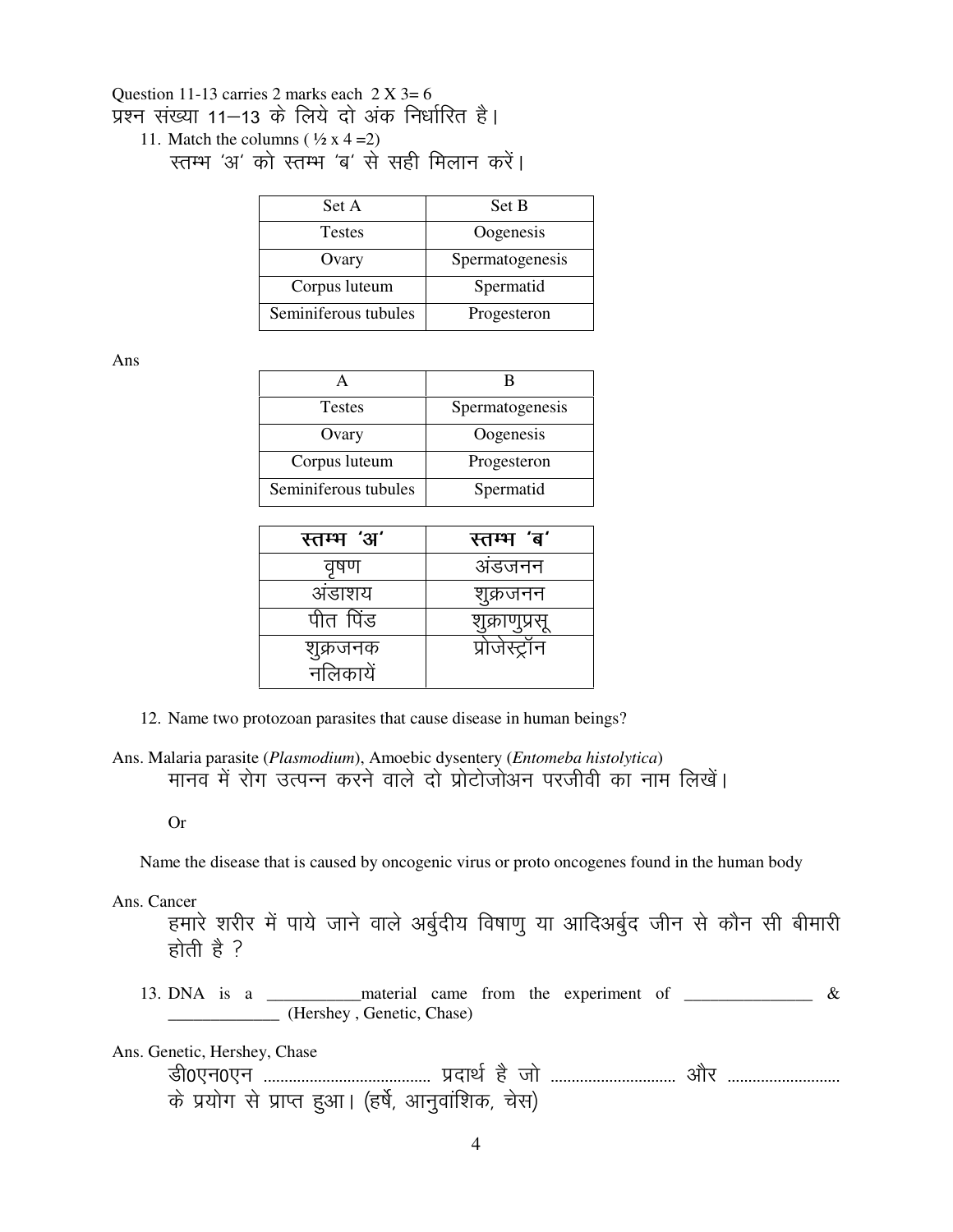Question 14-16 carries 3 marks each  $3X$  3 = 9 प्रश्न संख्या 14–16 के लिये तीन–तीन अंक निर्धारित है।

14. In diagram below label the processes as marked 1, 2 and 3.



Ans. 1- Replication, 2 - Transcription, 3 - Translation

नीचे दिये गये चित्र में एक, दो और तीन क्रम संख्या को नामांकित करें।



**Or** Expand the followings

- a) STD
- b) MTP
- $c)$  VD

Ans. STD -Sexually Transmitted Diseases MTP-Medical Termination of Pregnancy VD - Venereal diseases निम्नलिखित को पूर्ण करें। a) एस0 टी0 डी0

- b) एम0 टी0 पी0
- c) वी0 डी0
- 15. Match correctly set A with the set B

| Set A                         | Set B               |  |
|-------------------------------|---------------------|--|
| <b>Forest Act</b>             | 1972 (Amended 1991) |  |
| Wildlife (Protection) Act     | 1988                |  |
| <b>National Forest Policy</b> | 1927                |  |

Ans.

| Set A                         | <b>Set B</b>        |
|-------------------------------|---------------------|
| Forest Act                    | 1927                |
| Wildlife (Protection) Act     | 1972 (Amended 1991) |
| <b>National Forest Policy</b> | 1988                |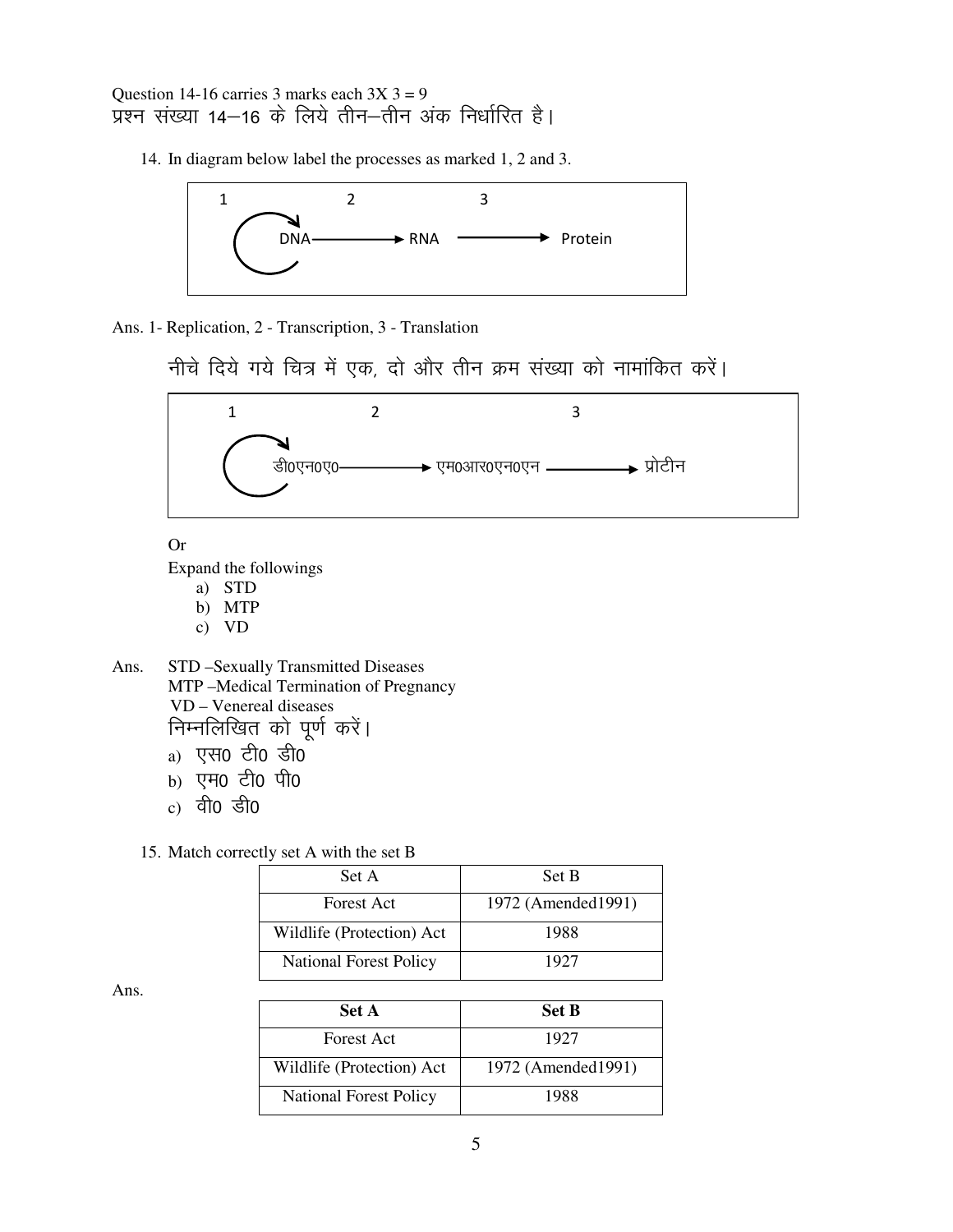## समूह 'अ' को समूह 'ब' के साथ सही मिलान करायें।

| स्तम्भ 'अ'                  | स्तम्भ 'ब'          |  |
|-----------------------------|---------------------|--|
| फॉरेस्ट एक्ट                | 1927 (संशोधित 1991) |  |
| वाइल्ड लाईफ प्रोटेक्शन एक्ट | 1988                |  |
| नेशनल फॉरेस्ट पॉलिसी        | 1927                |  |

16. Name any three fossil fuels you have studied.

Ans. Petroleum products, natural gas and coal

आपके द्वारा पढ़ा गया तीन जीवाश्म ईंधन का नाम लिखें।

**Or** 

Name the element from which nuclear energy is obtained commercially in our country. Name the place in Jharkhand where the mining is carried for this element.

Ans. Uranium /Jadugorda in Purbi Singhbhum district of Jharkahnd (Uranium Corporation India Ltd.).

अथवा

वैसे तत्व का नाम बतायें जिससे परमाणु ऊर्जा व्यवसायिक रूप से उत्पन्न की जाती है? झारखण्ड के किस जिले में इसका खनन होता है ?

Question 17-18 carries 5 marks each  $5X2 = 10$ प्रश्न संख्या 17–18 के लिये पाँच–पाँच अंक निर्धारित है।

17. (a) Give other name for nutrient cycling (Phosphorous cycle/Biogeochemical cycle) (1 mark) पोषण चक्र का दूसरा नाम बतायें। (फॉस्फोरस चक्रं / जैव भू रसायन चक्र)

(b) Name the type of nutrient that has the reservoir in the atmosphere (gaseous/ Sedimentary) (1)  $mark)$ 

वायमंडल में विद्यमान पोषक चक्र के प्रकार के भंडार का नाम बतायें। (गैसीय ⁄ अवसादी या तलछटी)

(c) Example of sedimentary nutrient cycle is (Nitrogen andcarbon, sulphur and phosphorus) (1 mark)

अवसादी या तलछटी पोषक तत्व का उदाहरण दें। (नाइट्रोजन और कार्बन / सल्फर और फॉस्फोरस)

(d) Name four major causes of biodiversity loss (2 marks)

जैव विविधता के क्षति के चार कारणों का उल्लेख करें।

Ans.

- (a) Biogeochemical cycle
- (b) Gaseous
- (c) Sulphur and phosphorus
- (d) Four major causes of biodiversity losses are Habitat loss and fragmentation, over exploitation, alien species invasion, co-extinction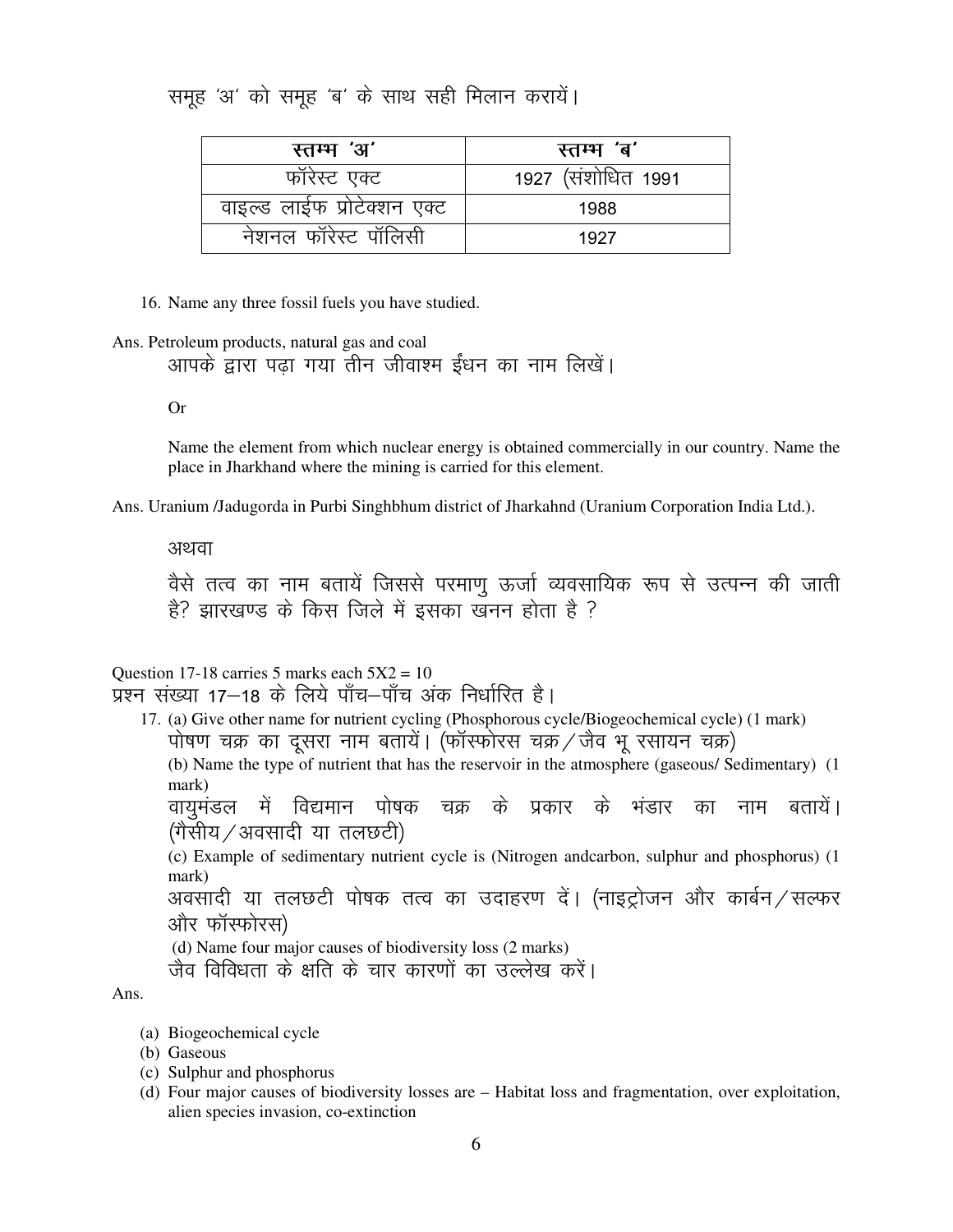Or

(a) The flow chart is of food chain/food web  $-$  of (1) mark निम्नांकित चार्ट किस प्रक्रिया को दर्शाता है ? (अहार श्रृंखला / आहार जाल)

Grass  $\longrightarrow$  Goat  $\longrightarrow$  Lion

(b) Define parturition - of (1) marks प्रसव को परिभाषित करें। (c) Name the syndrome that is due to chromosomal disorders (2) marks क्रोमोसोमीय विकास से होने वाले सिंडोम का नाम बतायें। Ans. a) Food chain

- (b) The process of delivery of foetus (child birth) is known as parturition (c) Down syndrome, Turner syndrome, Klinefilter's syndrome
- 18. (a) The pyramid shown below is for \_\_\_\_\_\_\_\_\_\_\_\_\_\_\_of an ideal ecosystem (2 marks) uhp s fn; s fn;k lwph LraHk ¼fijSfeM½ ------------------------------ dk vkn'k Z ikfjfLFkfrd lwph रतंभ है।

(b) Label a, b and c in the diagram (3 marks) चित्र में a b और  $c$  को नामांकित करें।



Ans. (a) Energy (b) a- SC (Secondary consumer); b- PC (Primary consumer); c- PP (Primary producer)

 $Or / 39$ या

(a) Analogous structure are example of which type of evolution (Convergent/ Divergent) (1 mark)

समजात अंगों का उदाहरण किस प्रकार का विकास है ? (अपसारी विकास / अभिसारी विकास)

(b) Eye of the octopus and eye of the mammals are the example of which type of structures? (Analogous/ homologous) (1 mark)